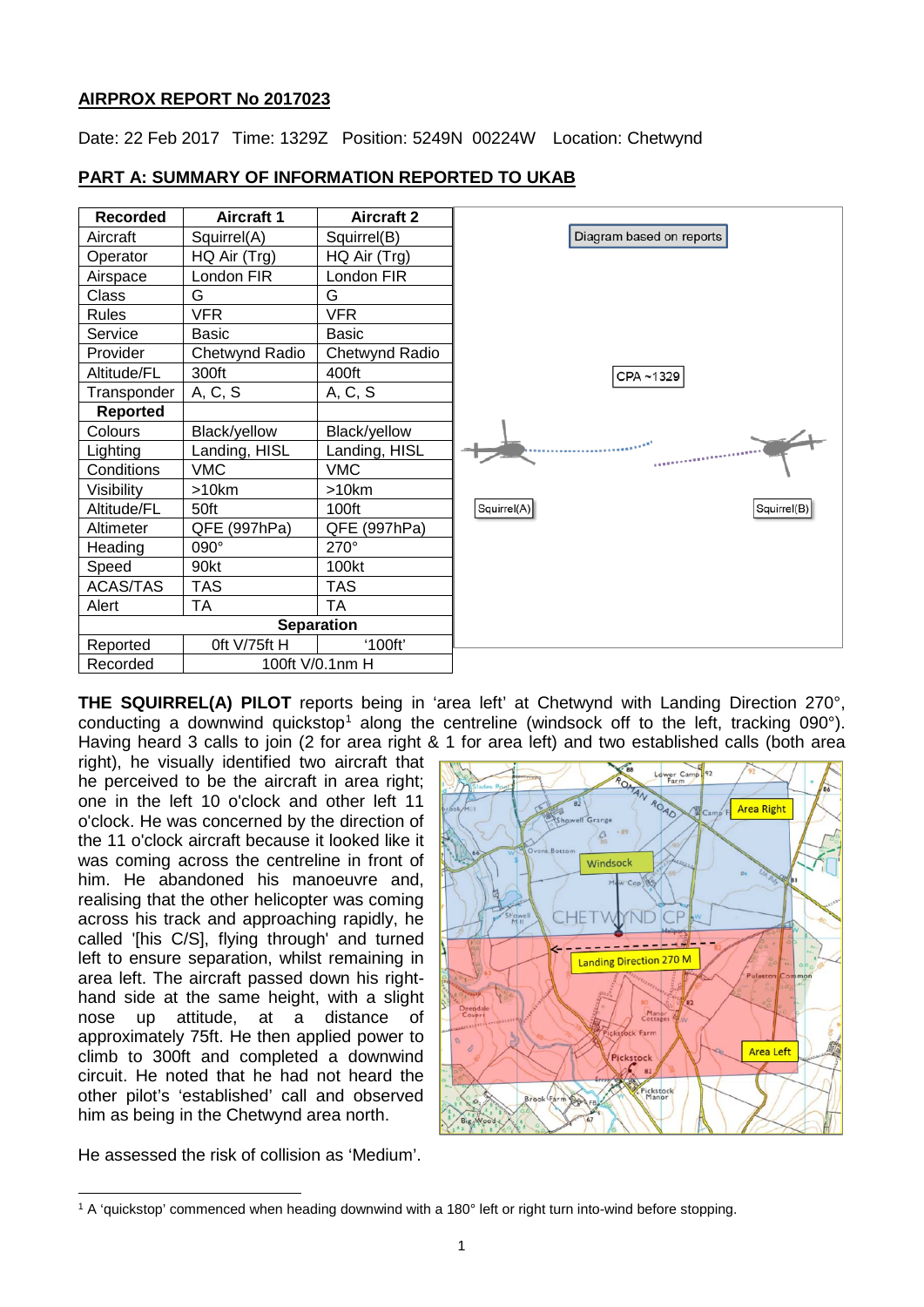**THE SQUIRREL(B) PILOT** reports that when downwind during the set up for an into-wind quickstop at Chetwynd, landing direction 270° area left, he observed an aircraft in the same area setting up for a downwind quickstop. As he ran in for the final set up of the manoeuvre, he observed that the other aircraft had not opted for an early entry to the first large area available to him. The Squirrel (B) pilot initiated his quickstop slowly, keeping a lesser amount of flare so as to keep the other aircraft in sight at all times (which he assumed would conduct its downwind quickstop behind him to the other large area available). In the final stages of his manoeuvre he saw the aircraft fly by his right side at an approximate distance of 100-150ft and then call going around.

He assessed the risk of collision as 'Low'.

**THE TERN HILL CONTROLLER** reports he was providing a Basic Service for pilots at Chetwynd [Chetwynd Radio], whilst himself located at Tern Hill [5.7nm from Chetwynd, bearing 308°]. No Airprox was reported by R/T and consequently he was unaware of such an incident.

**THE TERN HILL SUPERVISOR** reports that no Airprox was reported at Chetwynd and consequently the controllers had no recollection of the incident.

### **Factual Background**

The weather at Shawbury was recorded as follows:

METAR EGOS 221450Z 26011KT 9999 -RA FEW018 OVC080 11/07 Q1005 BLU BECMG SCT018 WHT=

#### **Analysis and Investigation**

#### **Military ATM**

An Airprox occurred on 22 Feb 17 at approximately 1330hrs UTC, in the vicinity of Chetwynd Relief Landing Ground (RLG), between 2 Squirrels carrying out solo general handling. Both aircraft were receiving Basic Service (BS) from Chetwynd Radio, which is monitored by RAF Shawbury controllers operating from Tern Hill. Portions of the tape transcripts between the Chetwynd Radio controller and both Squirrels are below:

| From              | То                | <b>Speech Transcription</b>                                                                                                                                                                                                                             | <b>Time</b> | <b>Remarks</b>                                                                                             |
|-------------------|-------------------|---------------------------------------------------------------------------------------------------------------------------------------------------------------------------------------------------------------------------------------------------------|-------------|------------------------------------------------------------------------------------------------------------|
| Squirrel(B)       | Chetwynd<br>Radio | Chetwynd Radio [Squirrel(B) C/S] request join from the<br>South West P O B one, Basic Service.                                                                                                                                                          | 1323:26     |                                                                                                            |
| Chetwynd<br>Radio | Squirrel(B)       | [Squirrel(B) C/S] Chetwynd Radio Chetwynd landing<br>direction Two Seven Zero degrees, Shawbury QFE Nine<br>Nine Seven, one believed to be downwind ops area left,<br>area right believed to be clear with two joining for area<br>right Basic Service. | 1323:35     |                                                                                                            |
| Squirrel(B)       | 1323:53           | [Squirrel(B) C/S] landing direction Two Seven Zero<br>degrees, QFE Nine Nine Seven Hectopascals Basic<br>Service, joining for area left.                                                                                                                | 1323:53     |                                                                                                            |
| Chetwynd<br>Radio | Squirrel(B)       | [Squirrel(B) C/S].                                                                                                                                                                                                                                      | 1324:01     |                                                                                                            |
| Ternhill<br>Tower | B <sub>282</sub>  | Bravo Two Eight Two copied.                                                                                                                                                                                                                             | 1324:11     | Believe this is<br>a mistake from<br>the controller<br>who also has<br><b>Ternhill Tower</b><br>frequency. |
| <b>B207</b>       | Chetwynd<br>Radio | Bravo Two Zero Seven established area right.                                                                                                                                                                                                            | 1325:36     |                                                                                                            |
| Chetwynd<br>Radio | B <sub>20</sub> 7 | Bravo Two Zero Seven.                                                                                                                                                                                                                                   | 1325:41     |                                                                                                            |
| Squirrel(B)       | Chetwynd<br>Radio | [Squirrel(B) C/S] established area left.                                                                                                                                                                                                                | 1326:06     |                                                                                                            |
| Chetwynd<br>Radio | Squirrel(B)       | [Squirrel(B) C/S].                                                                                                                                                                                                                                      | 1326:09     |                                                                                                            |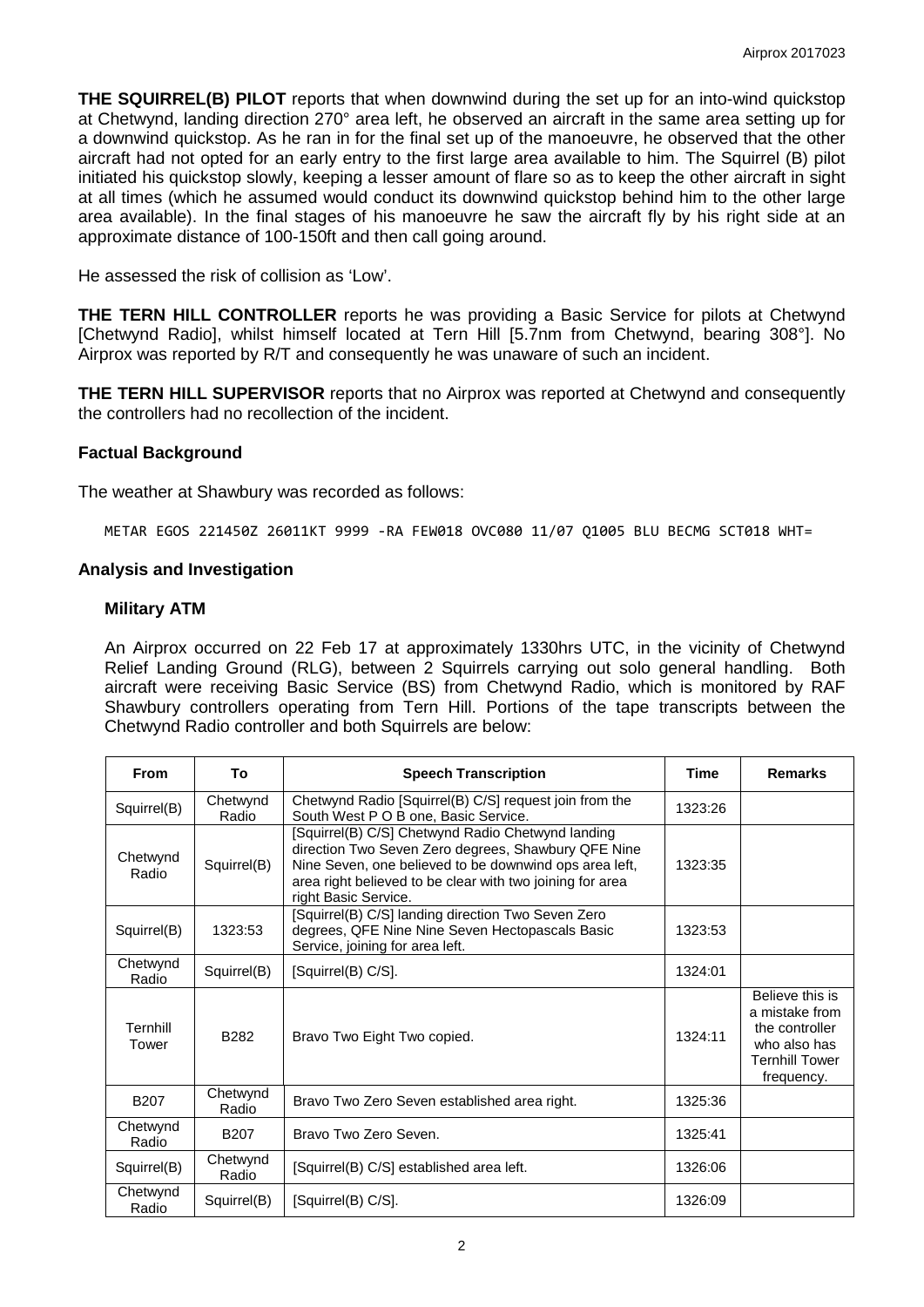| <b>From</b>       | To                               | <b>Speech Transcription</b>                                  | Time    | <b>Remarks</b> |
|-------------------|----------------------------------|--------------------------------------------------------------|---------|----------------|
| Chetwynd<br>Radio | B619                             | Bravo Six One Nine confirm you've established area<br>right? | 1326:15 |                |
| Chetwynd<br>Radio | B619                             | Bravo Six One Nine confirm you've established area<br>right? | 1326:21 |                |
| B619              | Chetwynd<br>Radio                | Six One Nine established area right.                         | 1326:24 |                |
| Chetwynd<br>Radio | B619                             | Roger.                                                       | 1326:26 |                |
| Squirrel(A)       | <b>Blind</b><br><b>Broadcast</b> | [Squirrel(A) C/S] flying through.                            | 1328:54 |                |
| <b>B207</b>       | Chetwynd<br>Radio                | Bravo Two Zero Seven er downwind ops area right.             | 1331:01 |                |
| B <sub>20</sub> 7 | Chetwynd<br>Radio                | Bravo Two Zero Seven downwind ops area right.                | 1331:09 |                |
| Squirrel(B)       | Chetwynd<br>Radio                | [Squirrel(B) C/S] downwind ops area left.                    | 1331:14 |                |

The Chetwynd Radio frequency is monitored by a Shawbury ATC controller operating from Tern Hill, where they are also in the role of Tern Hill ADC. The controller has an Air Traffic Monitor (ATM), a slave radar feed from Shawbury Tower, which can be used for Situational Awareness (SA). This is supplemented by a pinboard, used as an aide-memoire subject to aircrew accurately updating their position information. Chetwynd RLG is not visible from Tern Hill tower and air systems on final, in a low hover or on the ground are not displayed on the ATM due to terrain. There is no requirement for the Chetwynd Radio controller to identify aircraft or monitor the ATM, when providing the Basic Service listening watch. The primary method of controlling Chetwynd Radio is by the use of the pinboard.

Because all of the aircraft operating at Chetwynd RLG were making standard radio calls, it was reasonable for the Chetwynd Radio controller to believe that operations were proceeding as normal. The Airprox was not reported on frequency to the Chetwynd Radio controller nor was it reported by phone to the Shawbury Air Traffic Supervisor after landing.

## **UKAB Secretariat**

The Squirrel pilots shared an equal responsibility for collision avoidance and not to operate in such proximity to other aircraft as to create a collision hazard<sup>[2](#page-2-0)</sup>. An aircraft operated on or in the vicinity of an aerodrome shall conform with or avoid the pattern of traffic formed by other aircraft in operation<sup>[3](#page-2-1)</sup>.

## **Occurrence Safety Investigation**

An OSI was convened to investigate a reported Airprox between 2 Squirrel helicopters at Chetwynd Field Landing Site (FLS) on 22 Feb 17. The pilot of one of the Squirrel aircraft considered that another Squirrel aircraft had crossed his nose from left to right on a near reciprocal track, at an estimated distance of 75ft.

The OSI centred upon interviews with the pilots involved, analysis of Chetwynd geography in conjunction with witness accounts, examination of mission materials, the ATC transcript, extant orders and SOPs, technical documents, relevant aircraft engineering records, recorded aircraft track data and a review of Cockpit Voice Recorder data. A Substitution Test was conducted through consultation with sister squadron personnel within the Defence Helicopter Flying School (DHFS). The outcome was as follows; The Squirrel(A) pilot considered that the separation between his and Squirrel(B) reduced beyond safe limits. The cause of the Airprox was that the flight-paths of the 2 aircraft were in confliction. The OSI team established 9 Causal Factors (CF):

l

<span id="page-2-0"></span><sup>2</sup> SERA.3205 Proximity.

<span id="page-2-1"></span><sup>&</sup>lt;sup>3</sup> SERA.3225 Operation on and in the Vicinity of an Aerodrome.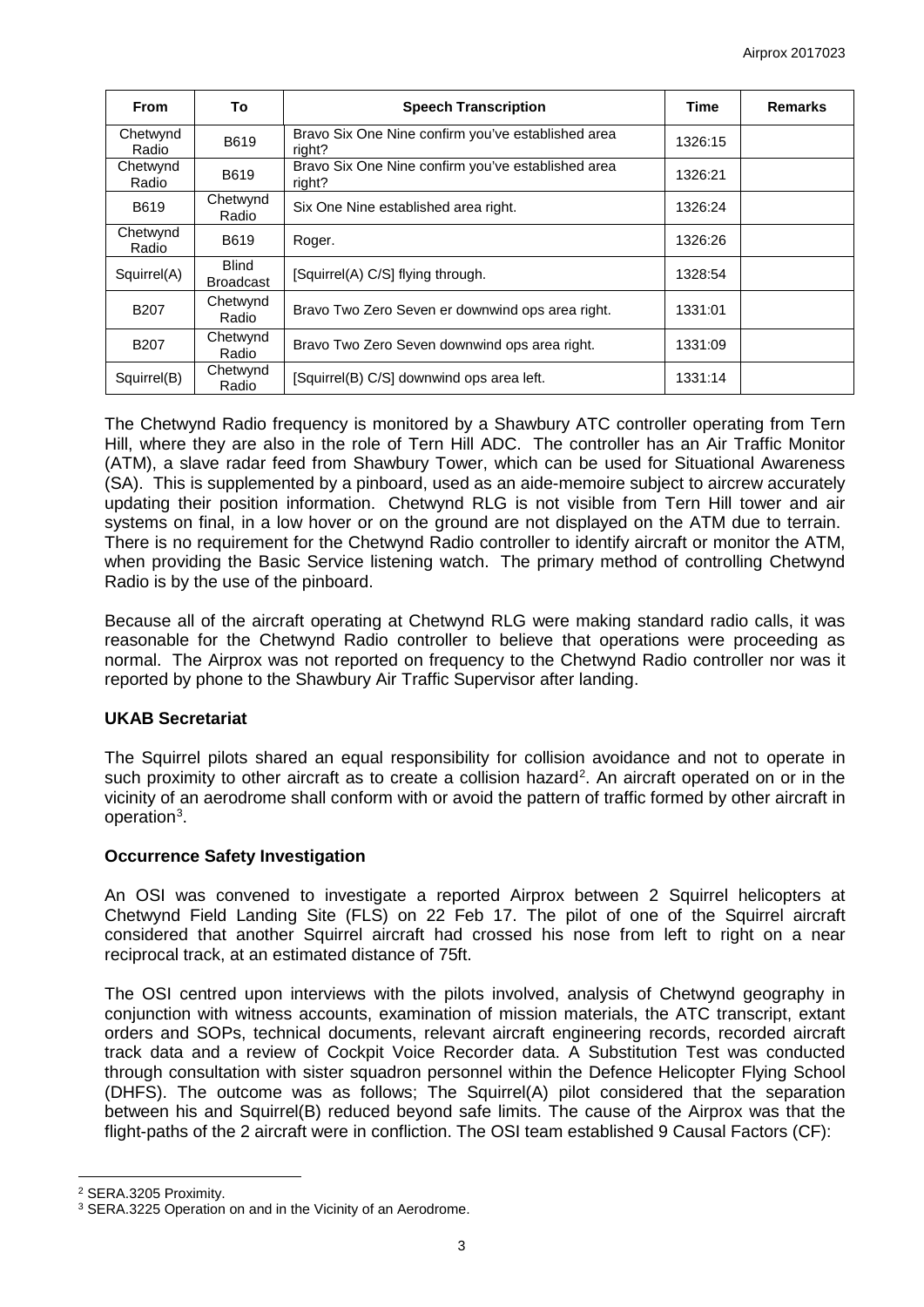- 1. Squirrel(A) pilot delayed the initiation of his downwind quickstop, continuing on his run-in track; he was uncertain as to the intentions of the aircraft that he had assessed as being in Area Right [Squirrel(B)], but that now appeared to be crossing into Area Left. He did not wish to become unsighted to the other aircraft by initiating his manoeuvre.
- 2. Squirrel(A) pilot's initial mental picture was that Squirrel(B) was joining Area Right; therefore, he continued with his run-in for his downwind quickstop.
- 3. Squirrel(B) was situated in Area Right for approximately the first half of his join for Area Left.
- 4. Squirrel(B) pilot's selection of his initial run in marker was incorrect. By using the tip of wood marker he inadvertently placed himself in Area Right.
- 5. Squirrel(B) pilot perceived that he was in Area Left as he considered that he had selected an appropriate marker and all indications from his HSI confirmed the perception that he was on the correct track, in the correct area.
- 6. Squirrel(B) pilot assumed that Squirrel(A) pilot had identified that he was joining for Area Left and therefore assumed that Squirrel(A) pilot would initiate his downwind quickstop in one of 2 usual positions; Squirrel(B) pilot planned to adjust his run-in and manoeuvre once Squirrel(A) pilot had initiated his quickstop.
- 7. Neither Squirrel pilot had previously experienced a 270°M landing direction at Chetwynd FLS; this in all likelihood contributed to their selection of run in markers that placed them in the adjacent operating area.
- 8. It is probable that Squirrel(A) pilot had also strayed into Area Right; this reinforced the impression that Squirrel(B) was in Area Right as he would appear, to Squirrel(A) pilot, to be further to the left of the windsock.
- 9. HSI inaccuracies may have caused both Squirrel pilots to erroneously perceive that they were on the correct inbound track, whilst having strayed into the adjacent area. This may also have been exacerbated by possible "de-synching" of the HSI.

The OSI team also made 4 Observations, 2 of which were relevant to the Airprox:

- 1. Anecdotal evidence revealed that previously there were minimum supervisory requirements for solo students operating at Chetwynd FLS, involving either instructors on the ground or an airborne instructor requirement. Currently there are no additional supervisory requirements for multiple solo student ops at Chetwynd FLS; there is no Instructor or ATC presence on the ground and there is no airborne instructor requirement.
- 2. Chetwynd FLS is utilised for approximately 14,500 movements per year, yet has no fire or crash cover.

The CFs and Observations attracted 5 Recommendations:

- 1. Conduct a CI event to establish and implement the optimum method of conducting 2 area operations at Chetwynd.
- 2. RAF Shawbury FOB to be amended to include the requirement for a position element as part of the "Established" RT call at Chetwynd FLS; for example "Callsign established Area Right, wide downwind". Consideration to be given, where appropriate, to adding this requirement to other FLS.
- 3. Perform a review of fire and crash cover requirements for FLS with high traffic volumes.
- 4. Establish and implement a minimum supervision requirement for multiple solo student ops at Chetwynd.
- 5. RAF Shawbury FLS overlays be amended to include the outline of Chetwynd FLS.

## **Comments**

### **HQ Air Command**

Chetwynd Field Landing Site (FLS) is situated in Class G airspace. Due to its size and characteristics, the FLS is used for the instruction and practise of helicopter quickstops in the early stages of helicopter pilot training. Chetwynd FLS is also used for other elements of training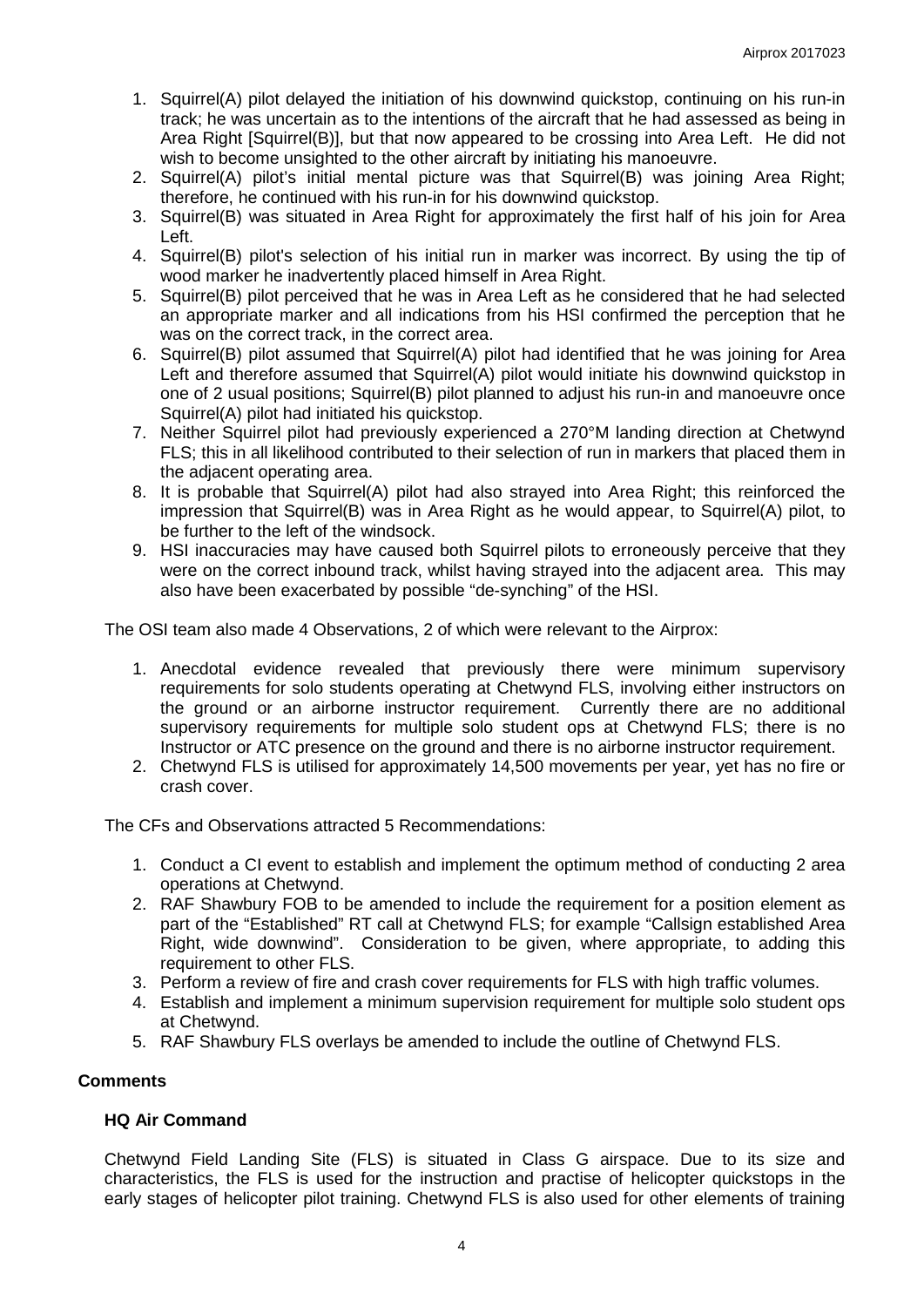across all areas of DHFS. The DHFS SOP for the use of Chetwynd FLS has it divided into 2 areas, Area Left and Area Right, as seen from the approach; the areas are defined by the landing direction (Degrees M), which passes through the windsock at the centre of the field. The landing direction is determined by the first user of the day and is passed to Chetwynd Radio. Concurrent use of the 2 areas is normal and both areas are available for both into-wind and downwind operations. Chetwynd users make information RT calls on Chetwynd Radio and, when Tern Hill is open, Chetwynd Radio is monitored/manned by Tern Hill ATC. In July 2012 the number of aircraft permitted to operate in each area of Chetwynd whilst downwind operations were being conducted was reduced from 3 to 2. DHFS Squirrel HT1 aircraft are equipped with TAS. During this occurrence both pilots received a TAS indication of the other aircraft; however, the barrier of 'see and avoid' was already fully effective. When the converging flight path was realised an appropriate and non-aggressive profile was adopted to resolve the confliction. This incident was thoroughly investigated with several recommendations being presented, including holding a Continuous Improvement event to establish and implement the optimum method of conducting 2 area operations at Chetwynd. Furthermore, an additional recommendation was to establish and implement the minimum supervision requirement for multi-helicopter operations at Chetwynd. This incident highlights the importance of good lookout and of maintaining accurate SA.

### **Summary**

An Airprox was reported when two Squirrel pilots flew into proximity at 1329 on Wednesday 22<sup>nd</sup> February at Chetwynd FLS. Both pilots were operating under VFR in VMC, both in receipt of a Basic Service from Chetwynd Radio.

### **PART B: SUMMARY OF THE BOARD'S DISCUSSIONS**

Information available consisted of reports from both pilots, transcripts of the relevant RT frequencies, radar photographs/video recordings, reports from the air traffic controllers involved and reports from the appropriate ATC and operating authorities.

The Board first commended the thorough and in-depth military investigation which identified the causal factors and undertook to recommend mitigations to systemic issues highlighted by the investigation. Some members were especially concerned by the apparent lack of supervision at the site, allowing solo students to operate in an environment which was considered by some to be potentially challenging even for fully qualified and experienced pilots. In particular, the fact that student pilots were conducting opposing direction patterns to the same field locations without any degree of supervision seemed fraught with risk to some non-rotary-wing members. However, helicopter and military members emphasised that solo students were carefully supervised at all points in their training and that careful assessment of individual ability allowed solo students then to practice their recently acquired skills in a challenging and at times difficult environment. Military members emphasised that this was an essential and necessary step in the students' training, in order for them then to meet the demands of operational military helicopter operations and that, notwithstanding the Occurrence Safety Investigation Report, such helicopter operations had been carried out safely at Chetwynd for many years. It was pointed out that the re-assessment of operations at Chetwynd had resulted in a suspension of student solo flying at the site until mitigations could be fully considered.

Turning to the pilots concerned, members agreed that at least one of the Squirrel pilots had operated slightly into Area Right rather than remain in Area Left. It was noted that although the flexibility of landing direction and lack of pre-defined markers allowed for operations into wind in any wind direction, it could also result in a lack of geographical definition as to the exact boundaries for each of the operating areas. It was not felt that this was necessarily undesirable, but that in this case it had probably resulted in Squirrel(B) pilot straying into Area Right and thence created confusion in the mind of Squirrel(A) pilot. In the event, the Squirrel(A) pilot had sensibly elected not to turn belly-up to the approaching Squirrel(B), which was not operating in accordance with his SA and expectations; erring on the side of caution, Squirrel(A) pilot eased left and continued his downwind track past Squirrel(B). Similarly, Squirrel(B) pilot was not sure of the intentions of Squirrel(A) pilot and elected to maintain a shallow nose-up attitude in order to maintain visual contact with Squirrel(A).